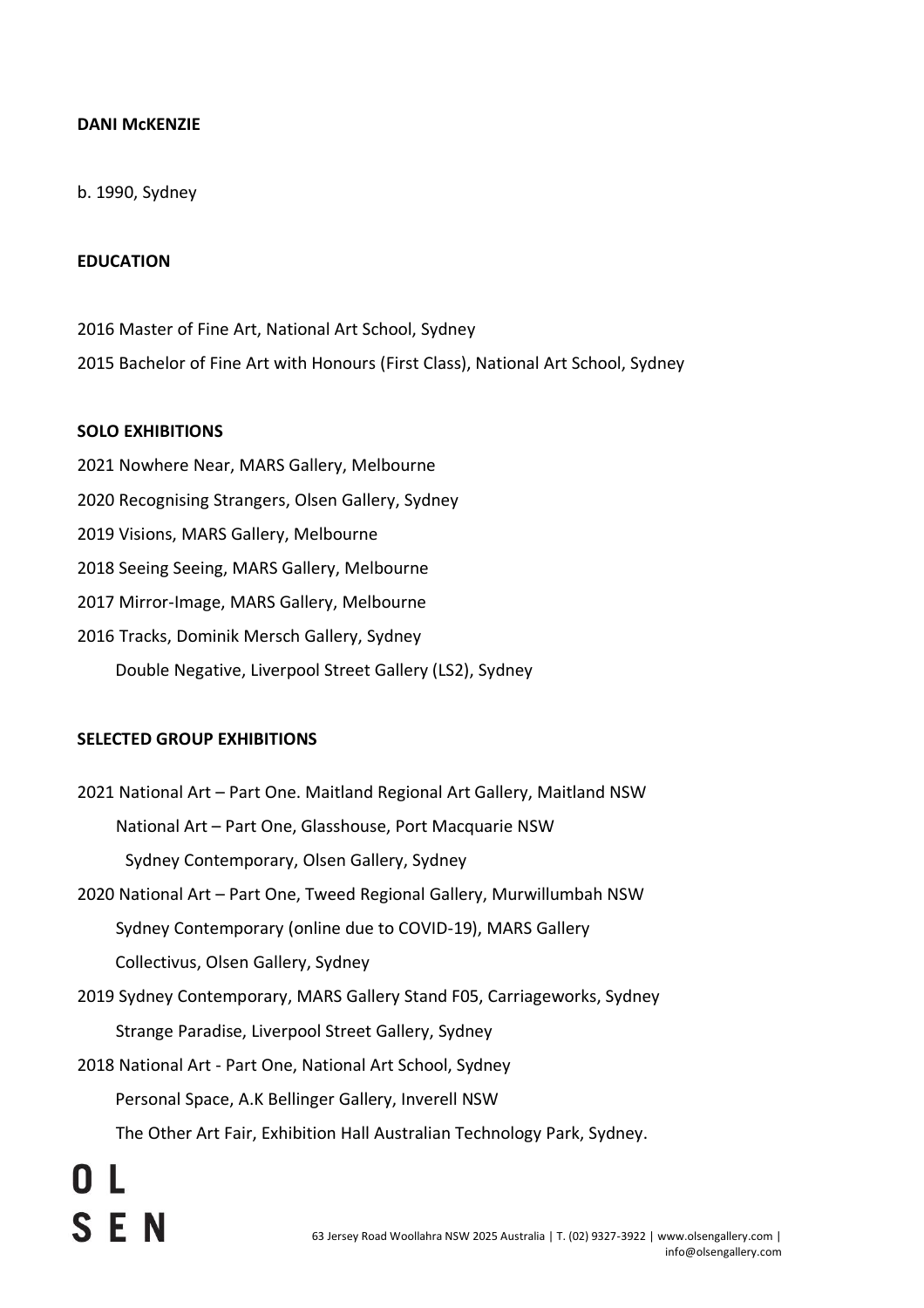Directors Choice Stand, curated by Steven Alderton

Summer Group Show, Dominik Mersch Gallery, Sydney

2017 NotFair, Windsor (Warehouse Space), Melbourne. Curated by Sam Leach,

Ashley Crawford and Tony Lloyd

10, Dominik Mersch Gallery, Sydney

2016 Identity, Dominik Mersch Gallery, Sydney

A Place We Dream Of, Michael Reid Gallery, Murrurundi NSW

## **AWARDS & RESIDENCIES**

2020 Blacktown City Art Prize (Finalist)

The Lake Art Prize, Lake Macquarie (Finalist)

Byron Arts Magazine (BAM) Art Prize (Finalist)

Muswellbrook Art Prize (Winner)

2019 Bayside Acquisitive Art Prize (Winner)

Len Fox Painting Award (Finalist)

- 2018 Hornsby Art Prize (Finalist)
- 2017 Onslow Storrier Residency, La Cité Internationale des Arts, Paris (July October) Bayside Acquisitive Art Prize (Finalist)
- 2016 Macquarie Group Emerging Artist Prize (Nick Waterlow Award)

Outstanding Academic Achievement Award (National Art School, MFA)

2015 Belle ArtStart Prize (Winner)

Outstanding Academic Achievement Award (National Art School, BFA Honours)

2014 Sydney Canvas Company Painting Prize (Winner)

William Fletcher Foundation Grant

# **COLLECTIONS**

**SEN** 

Macquarie Group Collection